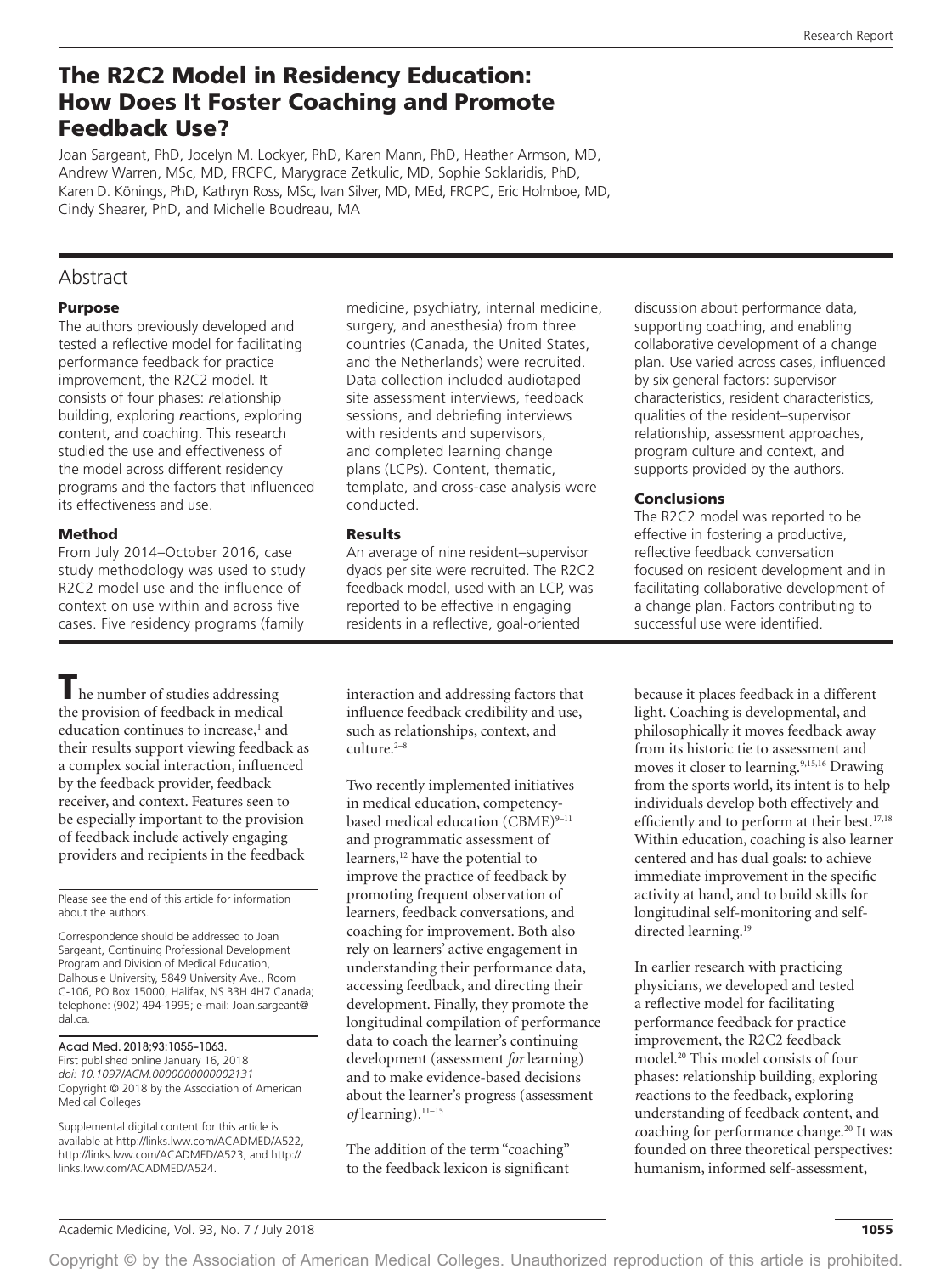and the science of behavior change. Each phase, informed by theory and research, guides the feedback conversation and includes specific open-ended questions to promote self-reflection and selfdirection (see Supplemental Digital Appendix 1 at [http://links.lww.com/](http://links.lww.com/ACADMED/A522) [ACADMED/A522\)](http://links.lww.com/ACADMED/A522).<sup>20,21</sup> The coaching phase also includes a separate structured learning change plan (LCP) to guide future learning and subsequent reflection (see Supplemental Digital Appendix 2 at <http://links.lww.com/ACADMED/A523>).

A small pilot study identified implementation challenges and demonstrated positive reactions to the use of the R2C2 model, but was limited because it occurred at one residency site with only a few residents and supervisors.22 The purpose of this study was to examine the use of the R2C2 model in residency education across multiple sites and programs. Our objectives were:

- 1. To explore the effectiveness of the R2C2 feedback model and its four phases in promoting engagement with feedback data and use of the data for improvement across five sites and residency programs; and
- 2. To determine and explain factors that appeared to influence the use and effectiveness of the model across the sites.

### Method

#### **Research design**

Our research was guided by the UK Medical Research Council framework for studying complex interventions $20,23$ and realist evaluation.20,24 The Medical Research Council framework recommends undertaking exploratory studies to ensure understanding and accounting for factors that influence the outcomes of an intervention (e.g., the R2C2 model) before conducting comparative effectiveness studies. Realist evaluation studies the social system and context in which an intervention occurs as well as the intervention itself.20,24 It seeks to answer this question about an intervention: "What works for whom and under what conditions?" It also fits methodologically with exploratory studies within the Medical Research Council's framework. We selected case study methodology as the research design<sup>25</sup> to

study the influence of context on use of the R2C2 model within and across five cases (i.e., residency programs and sites).

#### **Recruitment**

We recruited five residency programs (family medicine, psychiatry, internal medicine, surgery, and anesthesia) from three countries (Canada, the United States, and the Netherlands). We selected the general geographic sites based on the location of research team members (i.e., we required that a team member be located at each site). We then selected the five residency programs to include a range of disciplines and diversity in their implementation of CBME (Table 1). We recruited resident–supervisor dyads from each program, drawing on the supervisors who would normally conduct assessment and feedback meetings with the respective resident (in most instances, this meant that the supervisor and resident were familiar with each other, though in a few instances the supervisor and resident did not know each other beforehand). We recruited supervisors through the program director and regular administrative meetings, and we recruited residents through presentations at regular teaching sessions and meetings. We developed an information page describing the research project for each of these groups. Our goal was to recruit 10 dyads per site to enable saturation of themes.

#### **Procedures and data collection**

We conducted the study in three stages: preparation, model testing, and model refinement. The preparation stage included two activities. The first was a site assessment structured interview with each program director via telephone or Skype, led by one of the authors with two or three others observing. The interview included questions about the program, its context, and assessment and feedback practices. Interviews were 30 to 60 minutes, audiotaped, and transcribed verbatim. The second preparation activity was an educational intervention (workshop or individual teaching session) to prepare supervisors to use the R2C2 model and LCP, conducted by one of the authors or a trained research associate. The intervention included a description of the R2C2 model and the opportunity to practice using it in assessment scenarios, with a proposed workshop or session length of 1.5 hours. During the intervention, we provided the participants with the R2C2 brochure, which contains sample open-ended questions for each phase (see Supplemental Digital Appendix 1 at [http://links.lww.com/ACADMED/](http://links.lww.com/ACADMED/A522) [A522\)](http://links.lww.com/ACADMED/A522), and the LCP, which provides a structure for planning improvement and future learning (see Supplemental Digital Appendix 2 at [http://links.lww.com/](http://links.lww.com/ACADMED/A523) [ACADMED/A523](http://links.lww.com/ACADMED/A523)).

For the model testing stage, supervisors at each site used the R2C2 model and the LCP to conduct two feedback sessions with each resident three to six months apart, based on the program's feedback approach, and using the program's performance reports. An on-site research associate conducted separate semistructured debrief interviews with residents and supervisors after each feedback session to explore their reactions to use of the R2C2 model and LCP (see Supplemental Digital Appendix 3 at [http://links.lww.com/ACADMED/](http://links.lww.com/ACADMED/A524) [A524\)](http://links.lww.com/ACADMED/A524). Both the debrief interviews and feedback sessions were audiotaped and transcribed verbatim. Completed LCPs were collected, and brief qualitative data from them were compiled.

For the model refinement stage, we summarized findings to guide additions and revisions to the model.

The study period was July 2014–October 2016 with the following timelines:

- General project preparation: ethics approval, tool refinement, initial recruitment: July 2014–January 2015,
- Preparation (site assessment interviews): January–August 2015,
- Preparation (on-site educational interventions): from about one month to a few days prior to model testing at each site,
- Model testing: timing of initiation varied across sites (March 2015–June 2016), and testing lasted about six months at each site, and
- Model refinement: August–October 2016.

#### **Data analysis**

We conducted data analyses systematically and iteratively throughout the study, using content,<sup>26</sup> thematic,<sup>27</sup>  $template$ <sup>28</sup> and cross-case analyses<sup>25</sup> depending on the nature of the data being analyzed. That is, we used: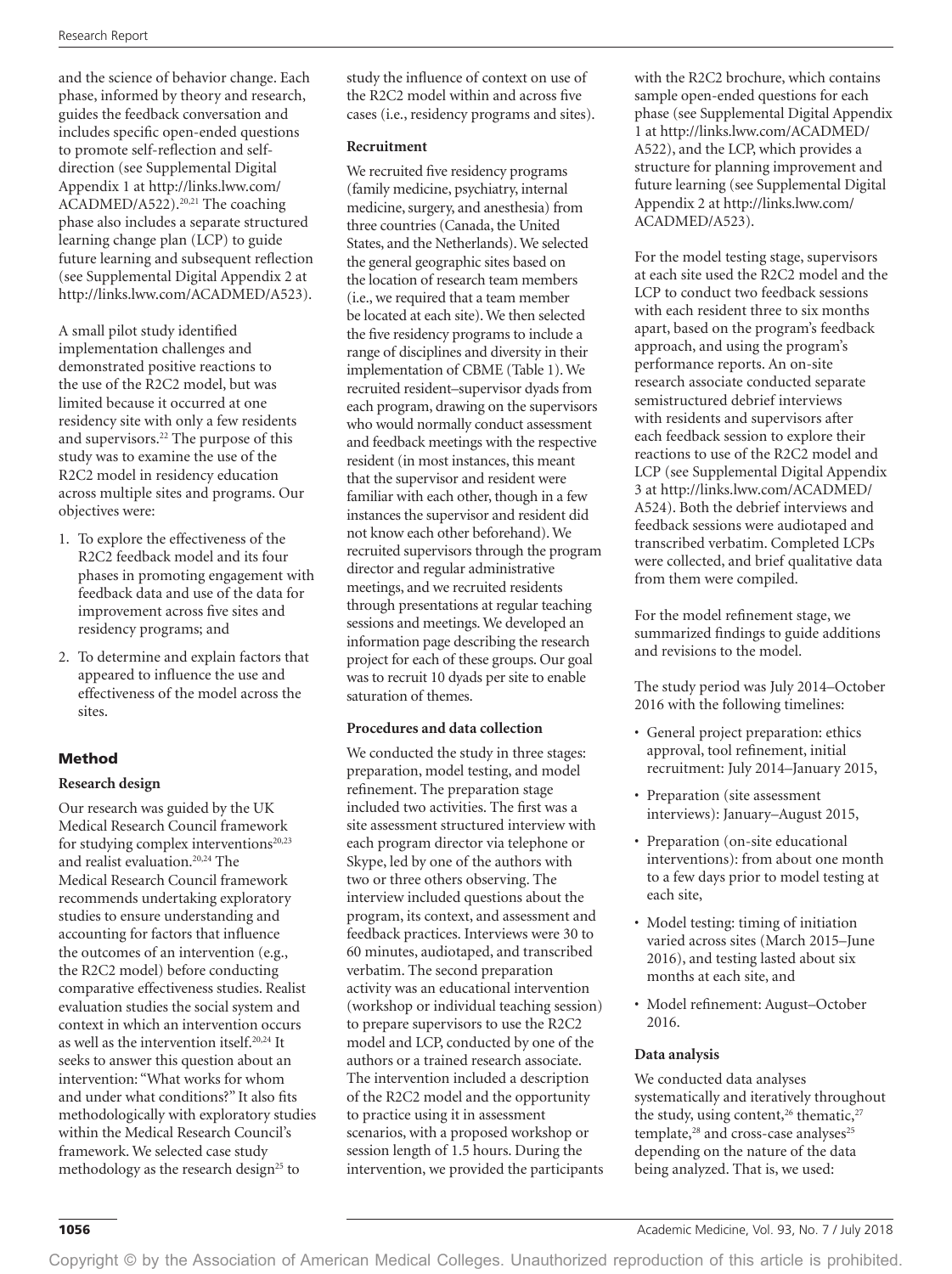# Table 1

#### Overview of Cases, Including Countries, Residency Program Descriptions, and Number of Study Participants<sup>a</sup>

| Characteristic                                                                     | <b>Case A</b>                                                                                                                            | <b>Case B</b>                                                                                                  | Case C                                                                                          | Case D                                                                                                                                                              | <b>Case E</b>                                                                                                                          |
|------------------------------------------------------------------------------------|------------------------------------------------------------------------------------------------------------------------------------------|----------------------------------------------------------------------------------------------------------------|-------------------------------------------------------------------------------------------------|---------------------------------------------------------------------------------------------------------------------------------------------------------------------|----------------------------------------------------------------------------------------------------------------------------------------|
| Country                                                                            | <b>United States</b>                                                                                                                     | Canada                                                                                                         | Netherlands                                                                                     | Canada                                                                                                                                                              | Canada                                                                                                                                 |
| Residency program                                                                  | Internal medicine                                                                                                                        | Family medicine                                                                                                | Surgery                                                                                         | Psychiatry                                                                                                                                                          | Anesthesia                                                                                                                             |
| Assessment approaches<br>used during the program's<br>participation in this study  | • Mini-CEX<br>• Patient surveys<br>• Resident portfolio<br>• Annual OSCE<br>• New national<br>milestones<br>evaluation every<br>6 months | • Daily field notes <sup>b</sup><br>$\bullet$ ITERs <sup>c</sup><br>• Self-assessments<br>• Resident portfolio | • Formal report<br>after each surgical<br>procedure<br>$\bullet$ MSF<br>• Resident<br>portfolio | • Supervisor collects<br>data from those<br>working with<br>resident<br>$\bullet$ ITERs <sup>c</sup><br>• Series of observed<br>activities (e.g.,<br>mock oral of a | $\bullet$ ITERs<br>$\bullet$ MSF<br>• Daily online<br>encounter<br>document <sup>b</sup><br>• New progress<br>report every<br>3 months |
| Assessment approaches<br>used in this study                                        | See the above cell                                                                                                                       | See the above cell                                                                                             | <b>MSF</b>                                                                                      | patient interview)<br>Mock oral                                                                                                                                     | See the above cell                                                                                                                     |
| Feedback approaches <sup>d</sup>                                                   | • Formal 6-month<br>milestones<br>• Informal review at<br>3 months                                                                       | • Formal 16-week<br>reviews, with<br>benchmarking and<br>goal-setting<br>• Informal review at<br>8 weeks       | • Formal review<br>at 3 months<br>• Informal review<br>during surgical<br>procedure             | • Formal review at<br>6 months<br>• Informal review at<br>3 months                                                                                                  | • New academic<br>advisor role.<br>responsible for<br>quarterly reviews<br>and coaching                                                |
| Was CBME implemented<br>within a year of program's<br>participation in this study? | Yes. CBME<br>milestones process<br>just implemented                                                                                      | No, CBME approach<br>implemented<br>10 years ago                                                               | No, CBME not<br>implemented<br>before study                                                     | No, CBME not<br>implemented<br>before study                                                                                                                         | Yes, CBME approach<br>described above just<br>implemented                                                                              |
| Number of study participants <sup>e</sup>                                          |                                                                                                                                          |                                                                                                                |                                                                                                 |                                                                                                                                                                     |                                                                                                                                        |
| <b>Residents</b>                                                                   | 10                                                                                                                                       | q                                                                                                              | 14                                                                                              | 9                                                                                                                                                                   |                                                                                                                                        |
| Supervisors                                                                        | 2                                                                                                                                        | 6                                                                                                              | 2                                                                                               | 8                                                                                                                                                                   | З                                                                                                                                      |

 Abbreviations: Mini-CEX indicates mini-clinical evaluation exercise; OSCE, objective structured clinical examination; ITER, in-training evaluation report; MSF, multisource feedback; CBME, competency-based medical education.

a In a July 2014–October 2016 study aiming to explore the effectiveness of the R2C2 feedback model and its four phases in promoting engagement with feedback data and use of the data for improvement across five sites and residency programs, and to determine and explain factors that appeared to influence the use and effectiveness of the model. The four phases of the R2C2 feedback model are *r*elationship building, exploring *r*eactions to the feedback, exploring understanding of feedback *c*ontent, and *c*oaching for performance change.

b Daily field notes and online encounter documents are written narrative feedback on observed clinical activities.

c ITERs are in-training evaluation reports completed by the resident's preceptor/supervisor at the end of each rotation in Canadian residency programs. They include Likerttype rating scales and narrative comments.

<sup>d</sup>In all programs, clinical faculty also provided daily informal verbal feedback.

e Supervisors provided feedback to residents one-to-one, except for Case C, where both of the supervisors attended the feedback interviews with each resident.

- content analysis for site interview transcripts to identify contextual features of each program and for LCPs to identify the nature of the changes residents wanted to make,
- thematic analysis for debriefing interview transcripts with residents and supervisors to understand their reactions to and use of the R2C2,
- template analysis for feedback session transcripts to determine the phases of the R2C2 model that were used and to identify sample phrases for each phase, and
- cross-case analysis as a final comparison of results derived from the above analyses across the five cases to determine similarities and differences and factors influencing these similarities and differences.

Table 2 further describes the data we collected, the types of analyses used for each data source, and the reason for using that type of analysis.

Prior to analysis, all data were deidentified and assigned a code based on the site and participant (supervisor or resident). Data documents, grouped by case, were stored on a password-protected Internet site at Dalhousie University, as were analyzed transcripts and narratives, tables, and spreadsheets created to summarize findings from the analyses.

For each case, we divided ourselves into pairs to analyze data for each supervisor–resident dyad (i.e., transcripts from the two feedback sessions and from the debriefing interviews following each session) to fully explore each dyad's feedback interactions. We discussed

our written dyad analysis summaries, composed by each pair after they analyzed their assigned transcripts, and held case meetings by telephone or web conferencing to compare and confirm findings across dyads. We then compiled a summary for each of the five cases.

To conduct comparisons across cases and confirm overall findings, we held a faceto-face analysis meeting in April 2016, with those unable to attend participating by web conferencing. During May–October 2016, we conducted web conference meetings to finalize confirmation of factors influencing use of the model and to identify emerging revisions to the R2C2 model, drawing on theory and evidence.

We used standard qualitative procedures for ensuring the rigor and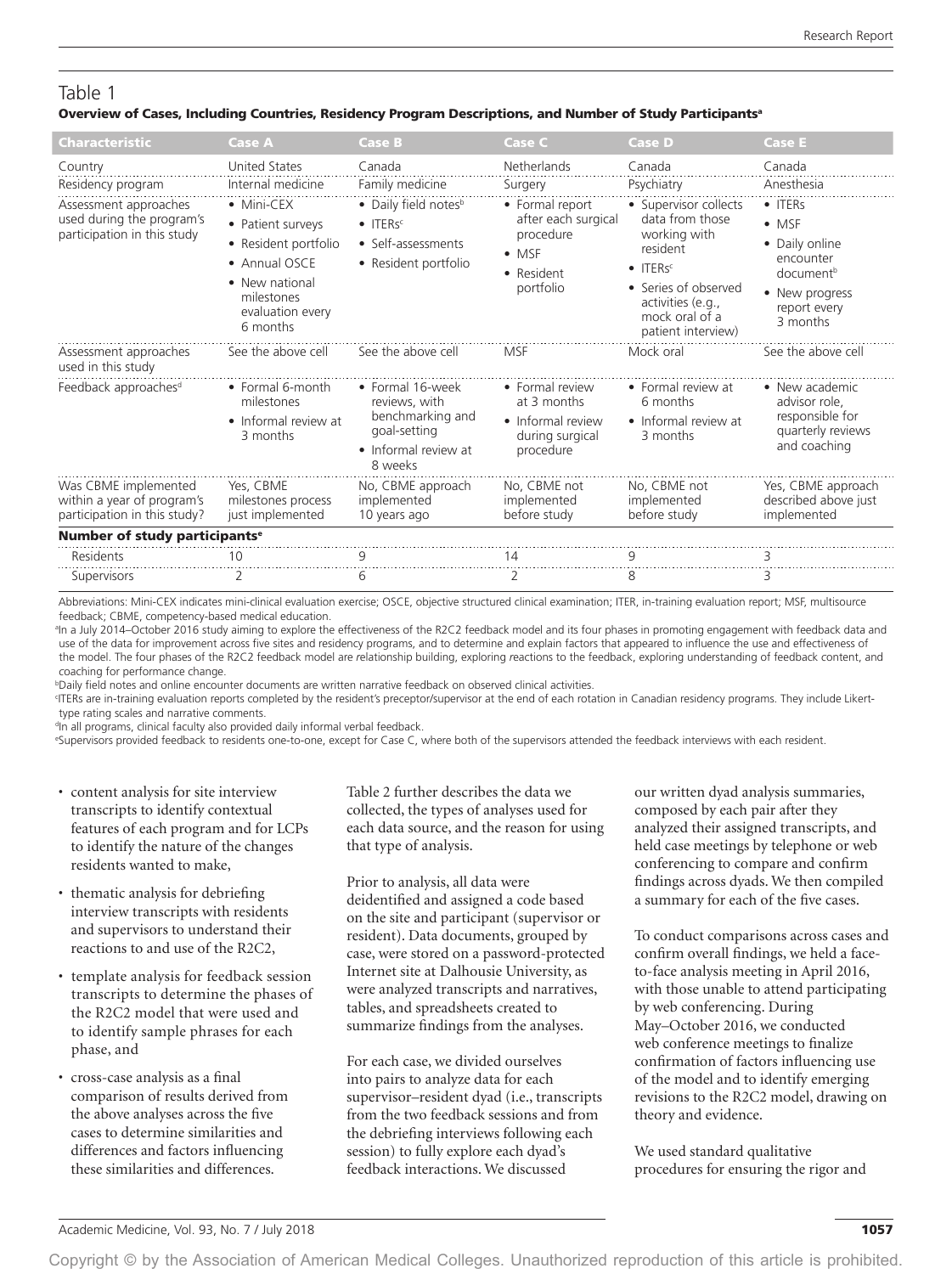# Table 2 Data Collected and Type of Analysis for Each Data Source<sup>a</sup>

| Data collection method<br>(type of data collected)                         | <b>Type of analysis and purpose</b>                                                                                                                                                                                                                                                                                        |
|----------------------------------------------------------------------------|----------------------------------------------------------------------------------------------------------------------------------------------------------------------------------------------------------------------------------------------------------------------------------------------------------------------------|
| Site interviews with program directors<br>(qualitative and numerical data) | Content analysis to identify individual program<br>and contextual features.                                                                                                                                                                                                                                                |
| Feedback session transcripts (qualitative data)                            | Template analysis (used when an "a priori"<br>coding structure is available; in this study, the<br>a priori coding structure was the four stages<br>of the R2C2 model) to determine the phases<br>of the R2C2 model that were used, identify<br>sample phrases used in each phase, and<br>capture novel and emerging data. |
| Debrief interview transcripts (qualitative data)                           | Thematic analysis to discover supervisors' and<br>residents' perceptions of the model overall<br>and its phases and, in particular, benefits,<br>limitations, influential factors, and suggestions<br>for improvement.                                                                                                     |
| Learning change plan data<br>(brief qualitative data)                      | Content analysis to identify the nature of the<br>learning changes residents planned to make<br>and to what degree the learning change plans<br>were used.                                                                                                                                                                 |
| Results by case (qualitative and numerical data)                           | Cross-case analysis to determine similarities<br>and differences across the five sites and factors<br>influencing these similarities and differences.                                                                                                                                                                      |

a Used in a July 2014–October 2016 study aiming to explore the effectiveness of the R2C2 feedback model and its four phases in promoting engagement with feedback data and use of the data for improvement across five sites and residency programs, and to determine and explain factors that appeared to influence the use and effectiveness of the model. The four phases of the R2C2 feedback model are *r*elationship building, exploring *r*eactions to the feedback, exploring understanding of feedback *c*ontent, and *c*oaching for performance change.

trustworthiness of analysis procedures and results.29,30 These included the use of author pairs to analyze each transcript and discuss their interpretations and findings with each other and then with the larger team. At each level of analysis, differences were identified and resolved by discussion and by returning to the data as required. Summaries prepared by the pairs were shared with the whole team, and critical discussions of findings were encouraged. To minimize bias, we did not analyze transcripts from our own site. We also endeavored to be reflective and reflexive by being attentive to and disclosing personal involvement in and opinions about the R2C2 model and about assessment and feedback, which may have influenced our analysis.<sup>31,32</sup>

Ethical approval for this study was provided by Dalhousie University Health Sciences Research Ethics Board, Halifax, Nova Scotia, and as required by each site.

#### Results

We recruited 45 residents (3–14 per site) and 21 supervisors (2–8 per site), resulting in an average of 9 resident– supervisor dyads per site (Table 1).

Programs varied in assessment and feedback approaches and in the extent to which they had formally implemented CBME (Table 1).

Our analyses (Table 2) helped us understand the use and effectiveness of the R2C2 (including the LCP), and factors influencing its use and effectiveness across the five cases. Criteria for determining effectiveness included:

- residents' reflection on and engagement with their assessment data,
- identification of opportunities for improvement and development of an LCP, and
- outcomes of the LCP.

The following sections provide findings on these criteria, as well as on usefulness with residents at varying levels of performance and factors influencing use and effectiveness of the R2C2.

#### **Residents' reflection on and engagement with their assessment data**

Across all sites, almost all supervisors and residents reported that the R2C2 model facilitated resident engagement in a reflective feedback conversation about their assessment data and in using the data to plan improvement. The openended questions in each of the four model phases encouraged residents' critical reflection and self-assessment. List 1 provides the goal of each phase and sample questions and phrases supervisors used. Almost all residents reported that the facilitative format increased their comfort and ability to honestly share concerns and needs for improvement:

… it was so different. I guess you're less likely to be defensive because a lot of it was just identifying my own weaknesses. Like he helped me to come to that conclusion instead of doing it for me … he prompted me to self-critique. (E-R2)

I think just an open and genuine discussion about the whole process and not feeling judged and just making it a safe environment … having a supervisor that you're able to have a genuine conversation with. (D-R1)

In addition, all supervisors observed that the model and open-ended questions fostered residents' active engagement in the feedback discussion, particularly in planning for their improvement:

… to turn the next page of the discussion over to them [residents] in a global sense was different for me. That's the part that stood out for me, to increase their participation and lessen passivity. (B-S2)

#### **Identification of opportunities for improvement and development of an LCP**

All participants particularly valued the coaching phase and observed that it was the most unique feature compared with traditional feedback models. Focusing on using assessment data to improve through setting and achieving goals was reported as most helpful. Almost all participants noted that the R2C2 sample coaching questions and items on the LCP helped create a concrete plan and changed the orientation of the feedback conversation from "assessment and judgment" to "development":

Traditionally feedback focused on what the person didn't do well. But that doesn't give the person much insight into how to improve. So sitting down to talk about the specific strategies … like who the learner can seek help from, definitely helps. (B-R8)

It's not about weakness but about improving. It doesn't necessarily mean that you're performing poorly, it's because you want to further yourself in a certain area. (B-R4)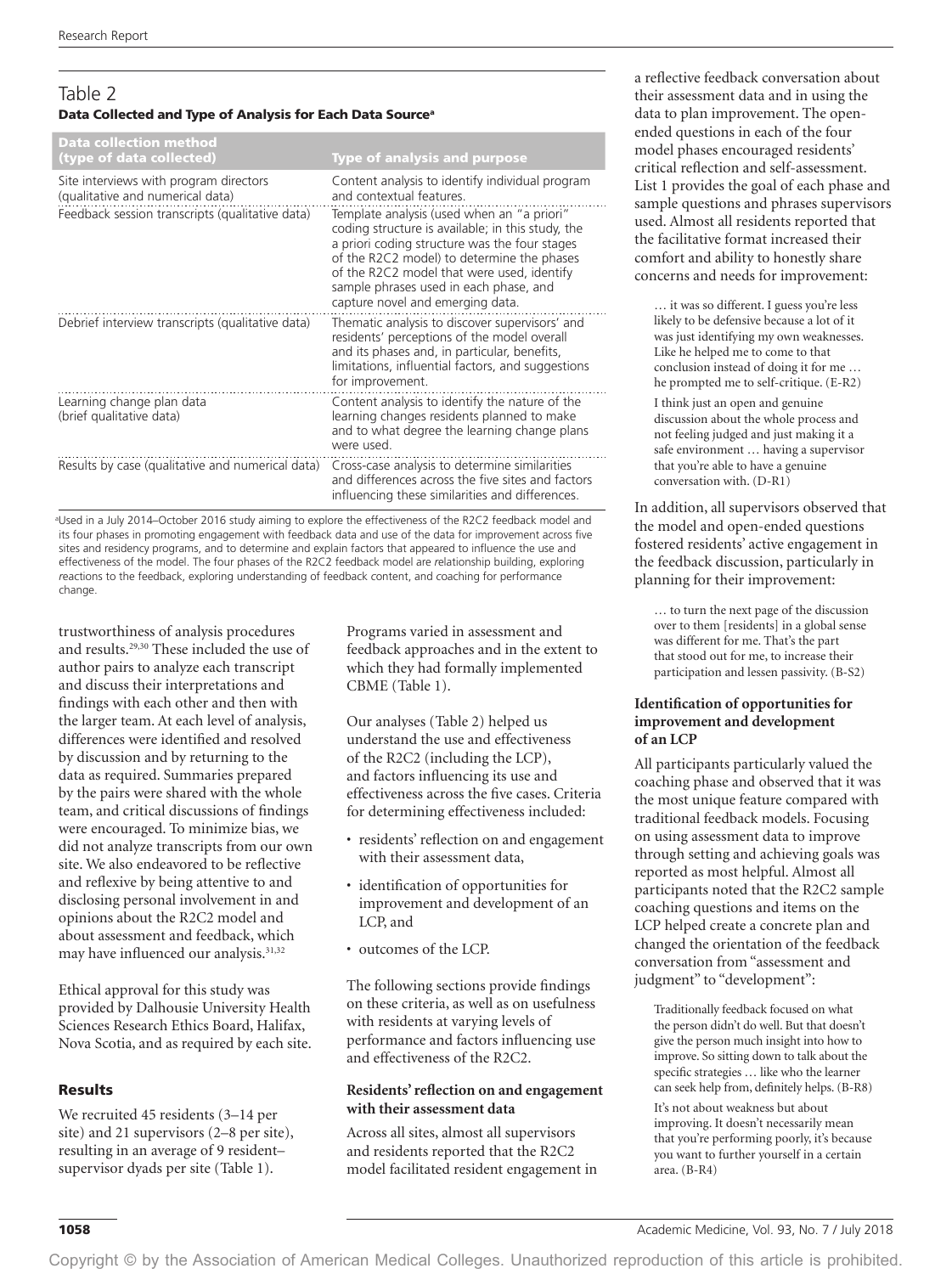# List 1

#### Examples of Phrases Supervisors Use in Each Phase of the R2C2 Modela

#### Phase 1: Relationship Building

Goal: To engage the resident and build a positive relationship.

- "How are you doing and how are you enjoying it?"
- "What do you like most about your work?"
- "Tell me what you do really well, where you would pat yourself on your back."
- "Tell me about your feedback experiences so far on this unit."

#### Phase 2: Exploring Reactions to the Feedback

Goal: To explore the resident's reaction to their assessment report.

- "You saw the data on your evaluations; what do you think?"
- "Are there some things that struck you about this evaluation?"
- "Was there anything you didn't understand?"
- "Was there anything in the report that surprised you?"

#### Phase 3: Exploring Understanding of Feedback Content

Goal: To explore the content of the report and identify gaps or areas the resident should focus on.

- "Are there specific things that you'd like to work on?"
- "What are some areas where you see you might improve?"
- "It all looks quite good, but is there something you're interested in focusing on?"
- "I noted comments about technical skills; what did you think of those?"

#### Phase 4: Coaching for Performance Change<sup>b</sup>

Goal: To support the resident's development of a plan to address the identified gap.

- "What would your goal be?"
- "What will get in the way of your being able to do it?"
- "How will you measure if you've made a change?"
- "What would be your timeline?"

a From a July 2014–October 2016 study aiming to explore the effectiveness of the R2C2 feedback model and its four phases in promoting engagement with feedback data and use of the data for improvement across five sites and residency programs, and to determine and explain factors that appeared to influence the use and effectiveness of the model. The four phases of the R2C2 feedback model are *r*elationship building, exploring *r*eactions to the feedback, exploring understanding of feedback *c*ontent, and *c*oaching for performance change. b Includes use of the learning change plan.

Supervisors across the five sites, however, used the LCP variably to support coaching. At three sites, they required residents to complete a written LCP, while in two, they only used it to guide the coaching discussion. In both situations, the supervisors reported that it helped structure coaching and development of an action plan. Most residents agreed:

It's been a good model for reflecting on what specifically I can do to improve my interviewing. The change plan actually reminds me to focus on things I can work on. Sometimes feedback is not that specific or I just don't think how I'm going to follow through. It helps to use the plan to get it done. (D-R3)

The majority of residents and supervisors also reported that the R2C2's focus on getting better created collaboration in developing an action plan, and that they valued this collaboration. For example, residents described this as follows:

We came up with the goals together. She allowed me to brainstorm around those goals. (D-R2)

What I liked about it, when discussing the goals, is the supervisor asked, "What can we do? Can you achieve your goals?" It gave me motivation to actually get there.  $(C-R2)$ 

### **Outcomes of the LCP**

Topics identified as goals in the written LCPs varied widely, including participating in research, improving differential diagnoses, being more assertive, communicating more clearly with patients, better managing work–life balance, and improving knowledge of common diagnoses. However, supervisors and residents reported returning to the goals and LCPs from the first session in only about half of the second session feedback interviews. Those who did spoke of the benefits of doing so; it provided a way to evaluate the planned

activity and a longitudinal view of progress. As one supervisor explained in the second interview with a resident, "You have to see and respond to what you did the first time to be effective" (B-S3). In debrief interviews, supervisors who did not return to the goals and LCPs in the second session reported forgetting to do so because it was not identified as a specific step on the R2C2 brochure. Most residents whose supervisor did return to the LCP reported progress related to their plan, and where progress was not made, supervisors engaged the resident in a discussion about the barriers to progress.

### **Usefulness with residents at varying levels of performance**

Although all residents appeared to be meeting their program expectations, some appeared to be excelling and some struggling. Many supervisors reported that it was beneficial to use the R2C2 and LCP with those who were excelling, as they provided substance and structure for the feedback conversation. As one supervisor noted: "It gets you to the next level … it gives you more to say. Normally I would have just said, 'Hey, you're doing really well!'" (A-S2)

We identified three dyads in which a resident appeared to be struggling. In each instance, both the resident and supervisor reported on the usefulness of the R2C2 model and LCP in enabling the resident to gain insight into their progress and ways to improve. However, the subsequent development of a specific plan for improvement appeared to depend on the skill of the supervisor in coaching the resident and in using the LCP; two supervisors appeared to be skilled and one less so.

#### **Factors influencing use and effectiveness of the R2C2**

Although the model was generally perceived positively, there was variability in supervisor and resident reactions and use across sites and programs. However, this variability did not appear to arise from differences in specialty per se but from six more general factors: supervisor characteristics, resident characteristics, qualities of the resident–supervisor relationship, program assessment approaches, program culture and context, and the supports we provided (Table 3). We explored these factors at each site and attempted to compare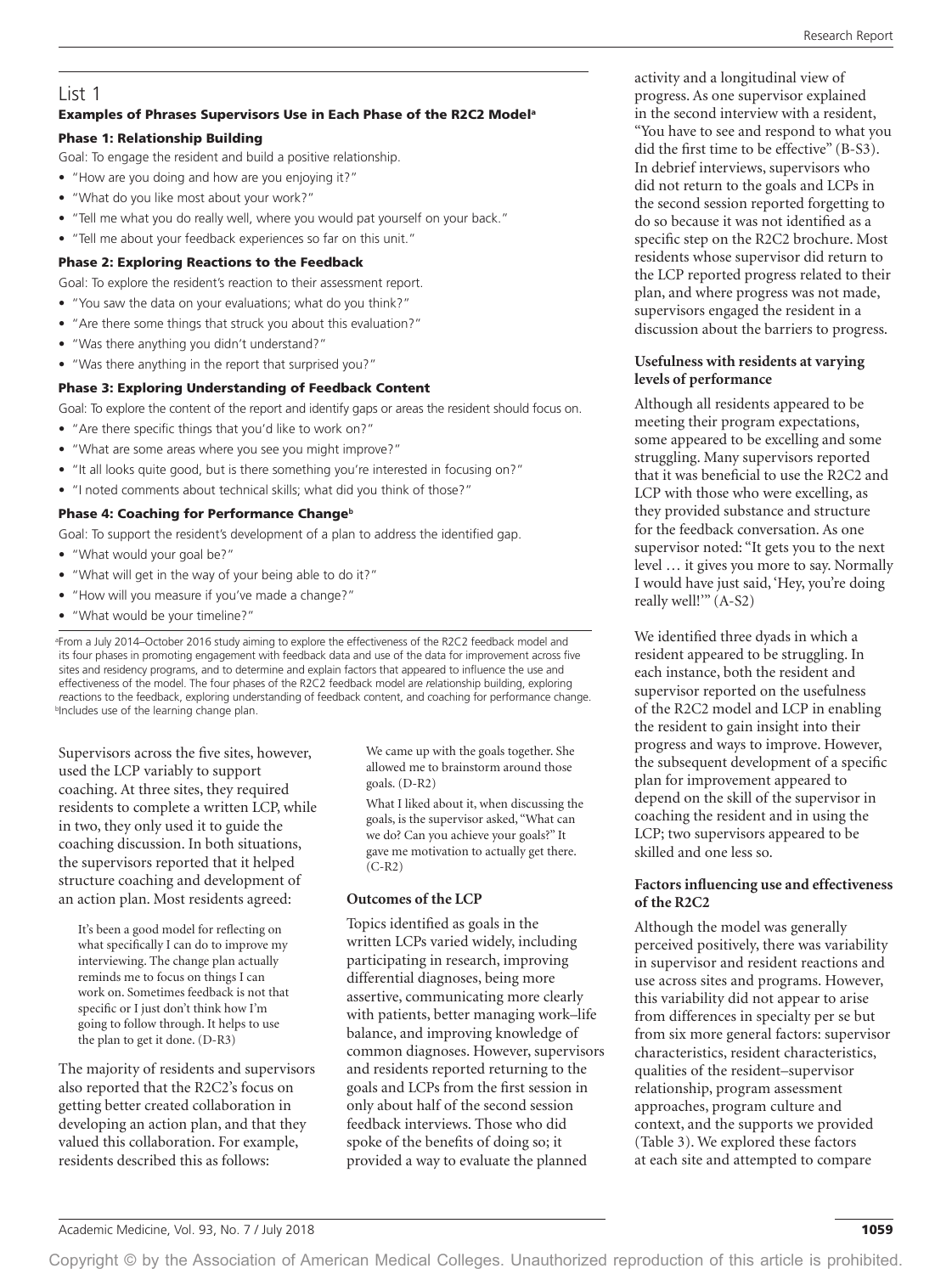## Table 3 Factors Influencing Use and Effectiveness of the R2C2 Model and Learning Change Plan (LCP)<sup>a</sup>

| <b>General factors</b>                            | <b>Specific examples</b>                                                                                                                                                                                                                                                                                                                                                                                                                                                                                                                             |  |  |  |
|---------------------------------------------------|------------------------------------------------------------------------------------------------------------------------------------------------------------------------------------------------------------------------------------------------------------------------------------------------------------------------------------------------------------------------------------------------------------------------------------------------------------------------------------------------------------------------------------------------------|--|--|--|
|                                                   | Supervisor characteristics . Commitment and engagement.                                                                                                                                                                                                                                                                                                                                                                                                                                                                                              |  |  |  |
|                                                   | • Experience as a clinical supervisor (all of the supervisors in this study had 10-25 years of experience, except for one<br>who had less than 5 years of experience).                                                                                                                                                                                                                                                                                                                                                                               |  |  |  |
|                                                   | • Personal feedback style: The R2C2 is a learner-centered approach designed to engage the resident, facilitate reflection,<br>and quide informed self-assessment. It may be more easily taken on by supervisors who naturally use such a facilitative<br>approach and more challenging for those who naturally use a more directive approach.                                                                                                                                                                                                        |  |  |  |
| Resident characteristics                          | • Familiarity with compiling and reviewing their own assessment data and reports.                                                                                                                                                                                                                                                                                                                                                                                                                                                                    |  |  |  |
|                                                   | • For one site where competency-based medical education (CBME) had just been implemented with a novel and<br>extensive progress report and no formal strategy for enabling residents to interpret it, the R2C2 feedback discussion<br>was welcomed as a collaborative process for understanding their reports and developing action plans.                                                                                                                                                                                                           |  |  |  |
| Oualities of resident-<br>supervisor relationship | • Presence of an open, supportive relationship.                                                                                                                                                                                                                                                                                                                                                                                                                                                                                                      |  |  |  |
|                                                   | • Familiarity (i.e., the extent to which the resident and supervisor knew each other, worked together in the clinical<br>setting, and had previous feedback conversations). However, the effect of familiarity was variable; while it appeared to<br>positively influence most relationships, at one site it appeared to create the perception that less formal feedback was<br>needed. At another, supervisors who did not know the resident beforehand demonstrated that they could develop<br>trust very quickly using the model.                 |  |  |  |
| Program assessment<br>approaches                  | • Types of assessment approaches selected for use with the R2C2:                                                                                                                                                                                                                                                                                                                                                                                                                                                                                     |  |  |  |
|                                                   | o At one site, multisource feedback assessing communication and professional skills was the approach selected.<br>Coaching on these nonmedical expert roles appeared novel and challenging.                                                                                                                                                                                                                                                                                                                                                          |  |  |  |
|                                                   | o At another program, the mock oral was the assessment approach selected for study. This approach required using<br>the R2C2 model to facilitate oral feedback on an observed performance, instead of written assessment reports,<br>which required reorganization and rethinking on the part of supervisors and residents. However, reflection on oral<br>feedback and using the oral feedback to plan change was found to be effective. Supervisors and residents at this<br>program made suggestions for future use following direct observation. |  |  |  |
| Program culture and<br>context                    | • The culture and context of each site differed. In addition to being a different program with different assessment and<br>feedback approaches, the following were noted with respect to integration of the R2C2:                                                                                                                                                                                                                                                                                                                                    |  |  |  |
|                                                   | o At two programs, the R2C2 was initiated at the same time that CBME was being formally initiated and the need for<br>a feedback and coaching process to aid residents in using their feedback for improvement had been identified. The<br>R2C2 appeared to be easily integrated at these programs.                                                                                                                                                                                                                                                  |  |  |  |
|                                                   | o At the other three programs, the R2C2 was added on to existing assessment and feedback approaches and was<br>not fully integrated into the assessment-feedback system. For these programs, the R2C2 appeared to be more<br>cumbersome to fit in.                                                                                                                                                                                                                                                                                                   |  |  |  |
| Supports provided<br>by the authors               | • Preparatory supervisor workshop or session.                                                                                                                                                                                                                                                                                                                                                                                                                                                                                                        |  |  |  |
|                                                   | • Handouts: R2C2 brochure and LCP.                                                                                                                                                                                                                                                                                                                                                                                                                                                                                                                   |  |  |  |
|                                                   | • Presence of an author and/or research associate.                                                                                                                                                                                                                                                                                                                                                                                                                                                                                                   |  |  |  |

a From a July 2014–October 2016 study aiming to explore the effectiveness of the R2C2 feedback model and its four phases in promoting engagement with feedback data and use of the data for improvement across five sites and residency programs, and to determine and explain factors that appeared to influence the use and effectiveness of the model. The four phases of the R2C2 feedback model are *r*elationship building, exploring *r*eactions to the feedback, exploring understanding of feedback *c*ontent, and *c*oaching for performance change.

their influences across sites. Several specific factors appeared to be especially beneficial. For example, one beneficial supervisor factor was the degree of fit between the learner-centered facilitative approach of the R2C2 model and the supervisor's natural feedback approach and style. Another beneficial factor was the extent to which the R2C2 model and LCP were integrated into the program's assessment and feedback approaches and implementation of CBME. A third beneficial factor was the familiarity of the resident and supervisor dyad. Although most dyads appeared to have prior work experience and knew each other, a few did not. However, through the phases of the R2C2 model, those supervisors who did not know the resident beforehand

appeared to be able to readily build a constructive relationship. Finally, supervisors reported the educational intervention prior to using the R2C2 model and having copies of the R2C2 brochure and LCP at hand during their feedback interviews as positive supports for using the model. Alternately, some noted that there was inadequate guidance regarding the need to return to the original LCP in the second feedback session and how to do this.

#### **Discussion**

The R2C2 model, combined with the LCP, was reported to be effective in enabling a rich discussion about performance data, fostering reflection, and supporting coaching and collaborative development of a change plan across five residency programs in three countries, with each program using different assessment and feedback approaches.

Of the three criteria used to evaluate effectiveness (residents' reflection on and engagement with their assessment data, identification of opportunities for improvement and development of an LCP, and outcomes of the LCP), the first two were the most consistently reported across sites. Residents appeared to be active, reflective participants in the feedback conversation and in using their assessment data, and supervisors appeared to be able to coach residents in identifying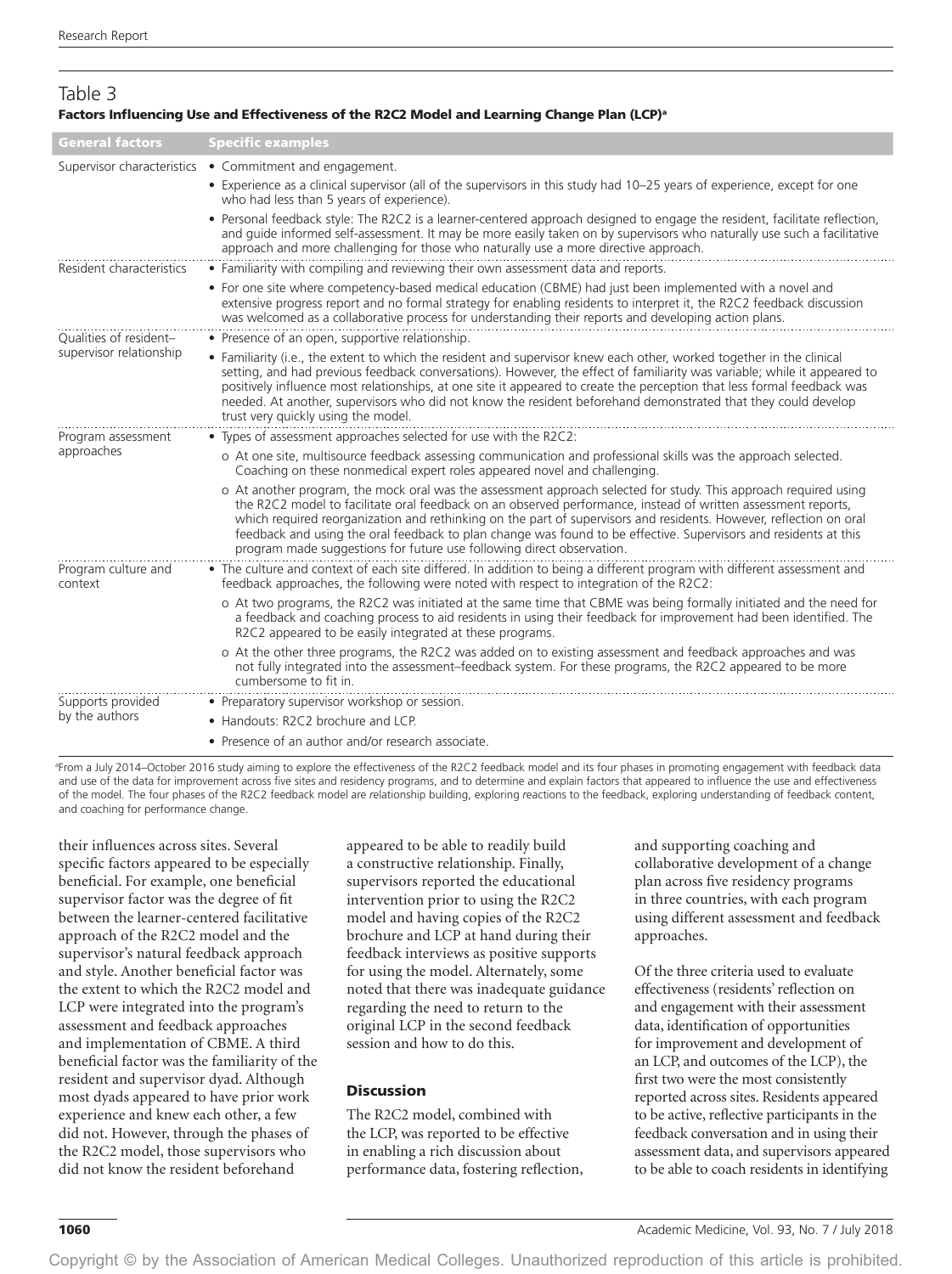performance gaps and in setting goals for change. Especially valued by both residents and supervisors were the foci on coaching and improvement and on collaborative codevelopment of a change plan in response to the data. Factors contributing to success were, at each site, the presence of an author and/or a research associate, preparatory supervisor workshop or session, and specific resource materials (R2C2 brochure and LCP), as well as how well the model aligned with the supervisor's natural feedback style and the program's culture and context. Four of the programs used the R2C2 model as originally designed for feedback discussions on written assessment reports, and one site used it to guide the discussion directly following a one-hour observation of a patient interview. Although supervisors and residents at this site made suggestions for future use following direct observation, they appeared to be able to use the model effectively to enhance reflection and development.

Less consistent across sites were the written completion of the LCP and assessment of outcomes of the plan during the second interview session. Even when plans were not recorded on the LCP, using the LCP still appeared to aid coaching and discussion of a change plan. Contributing factors to not returning to the plan during the second interview were omission of instructions for using the LCP in the R2C2 brochure and limited instruction in the preparatory interventions about returning to the original LCP in the second feedback session.

Although many factors seemed to influence successful use of the R2C2 model, foremost appeared to be the resident–supervisor relationship (as reflected in our findings on residents' reflection upon and engagement with their assessment data and identification of opportunities for improvement), which the first phase of the model focuses on building. By asking open-ended questions, supervisors seemed to be able to create a safe learning environment and express commitment to residents and their development. Invested, credible supervisors<sup>2,4-7</sup> and a supportive, open culture $33-36$  are integral to positive learning and coaching in medicine<sup>8</sup> and education.<sup>16,19</sup>

Foundationally, the principles of programmatic assessment and CBME direct our attention to actively engaging learners in their assessment, feedback, and development activities.<sup>9,13,15</sup> Such approaches are grounded in developmental learning perspectives, such as Dreyfus's<sup>37</sup> five-stage model (novice, advanced beginner, competent, proficient, expert) and Ericsson's<sup>38,39</sup> model of deliberate practice. In both, assessment for learning, instruction, feedback, and subsequent practice are integral to developing competence. Medical education is gradually adopting a system in which ongoing, longitudinal formative assessment and coaching, combined with summative assessment at sentinel progress points, are integral.15 The R2C2 model for feedback and coaching, and a format such as the LCP to guide development plans, may be helpful in this transition.

Although this study has a number of strengths, there are limitations. The sites, residents, and supervisors volunteered to participate. Both residents and their current supervisor had to agree to participate, which in some cases delayed or limited recruitment. The quality of the site-specific assessment reports and data could not be ascertained. This is a concern because the quality of assessment data and reports influences the quality of feedback and coaching conversations.

The study provided valuable lessons about the process of implementing the R2C2 and LCP. Although they seemed to be helpful regardless of the stage of CBME and the program's assessment and feedback approaches, we learned that effective implementation requires specific supportive strategies $40,41$ :

- Recognition that coaching is not just a new skill for supervisors but also a new way of thinking, requiring an educational partnership with residents and collaboratively enabling their development and self-directed learning. Providing preparation and ongoing support to foster supervisors' adoption of such a model, as well as to develop their coaching skills, is critical.<sup>18,19</sup>
- Incorporation of the LCP explicitly into the R2C2 model. For the coaching phase, this means adding instructions for using the LCP as a coaching aid. It also means adding an additional phase at the beginning of the model for subsequent assessment meetings with instructions to return to the prior LCP and evaluate progress in achieving

the goals listed in it, resulting in a continuing improvement cycle.<sup>42</sup>

• Provision of simple, clear feedback and coaching aids such as the R2C2 brochure and LCP to aid knowledge translation and use.<sup>19,40,41</sup>

The most valued features of the model included:

- The use of open-ended questions, which promoted a respectful supervisor–resident relationship focused on residents' development,
- The way it oriented the feedback conversation toward coaching and residents' use of assessment data, and
- The way it encouraged supervisor– resident collaboration and codevelopment of residents' goals and change plans.

Future research should include more deliberate study of the impact of the R2C2 and LCP across the spectrum of resident performance, particularly with those who are struggling. What influences successful use of the model in these situations? Another research direction is to further explore the outcomes of coaching and the LCP: Are residents able to implement their LCPs and assess the results of them? Are supervisors able to facilitate this process? Do these activities contribute to residents' development of competence?

In summary, use of the R2C2 model and LCP seemed to contribute to the engagement of residents in their performance data and feedback discussions. It also seemed to contribute to the development of a trusting, collaborative supervisor– resident relationship that facilitated residents' critical reflection, identification of areas for improvement, and codevelopment of LCPs.

*Acknowledgments:* The authors wish to thank Erik Driessen, PhD, chair, Department of Educational Development and Research, Faculty of Health Medicine and Life Sciences, Maastricht University, Maastricht, the Netherlands, for his very thoughtful contributions to the conceptual foundations and design of the study and to initial implementation efforts.

*Funding/Support:* Funding for this study was provided by the National Board of Medical Examiners, Stemmler Fund, 2014–2016.

*Other disclosures:* None reported.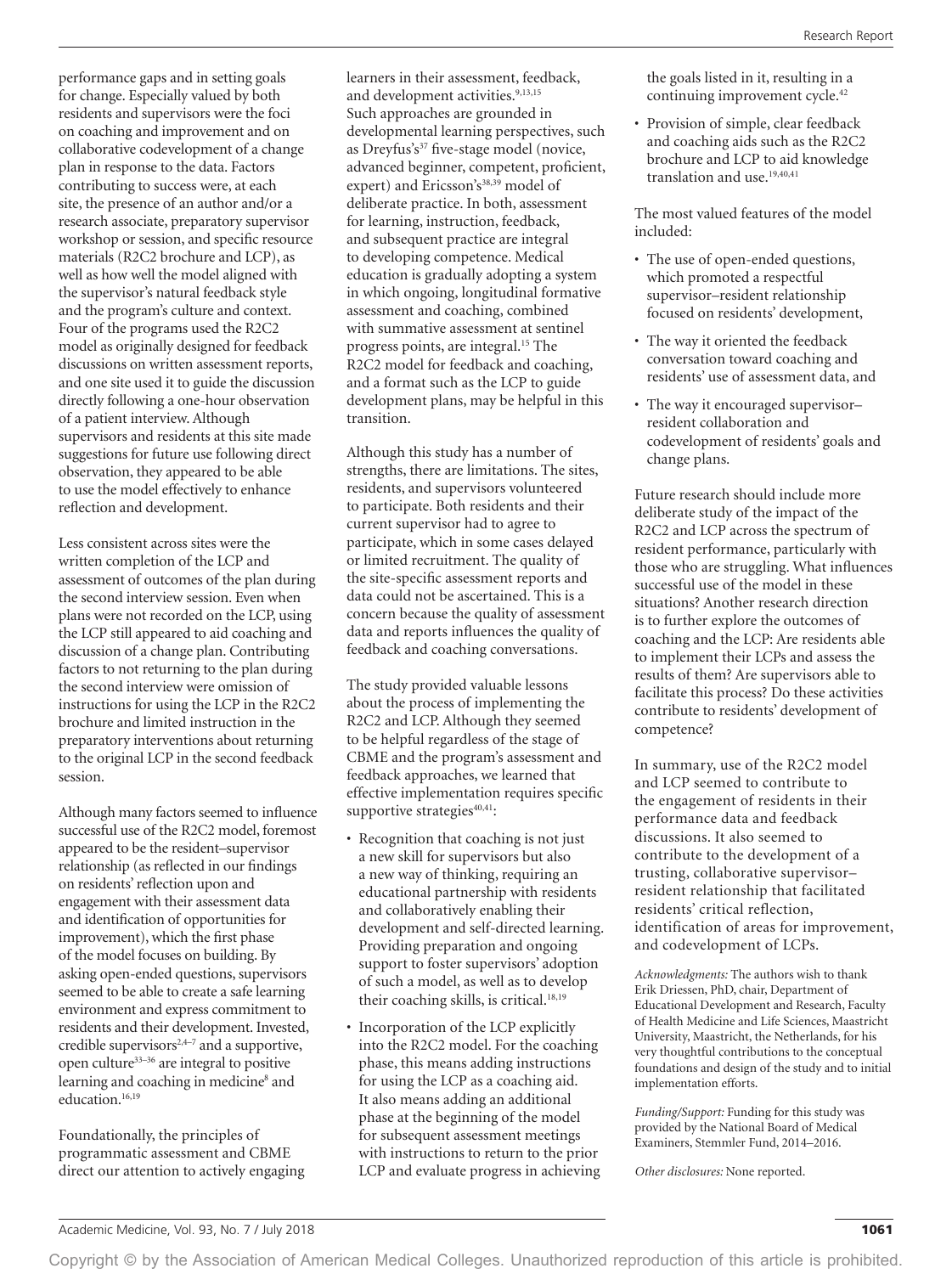*Ethical approval:* Ethical approval was provided on July 18, 2014, from Dalhousie University, Health Sciences Research Ethics Board, Halifax, Nova Scotia (REB #2014-3301), and as required by each site.

*Previous presentations:* Sargeant J, Lockyer J, Mann K, et al. Testing the R2C2 feedback model in residency education: Does it foster interaction, reflection and shared planning for change? Oral presentation at: Canadian Conference on Medical Education (CCME) 2017—Rethinking Teaching and Learning; April 29–May 2, 2017; Winnipeg, Manitoba, Canada.

**J. Sargeant** is professor, Continuing Professional Development Program and Division of Medical Education, Faculty of Medicine, Dalhousie University, Halifax, Nova Scotia, Canada.

J.M. Lockyer is professor, Department of Community Health Sciences, Faculty of Medicine, University of Calgary, Calgary, Alberta, Canada.

K. Mann was professor emeritus, Division of Medical Education, Faculty of Medicine, Dalhousie University, Halifax, Nova Scotia, Canada.

H. Armson is assistant dean, Continuing Professional Development, and associate professor, Department of Family Medicine, University of Calgary, Calgary, Alberta, Canada.

A. Warren is associate professor, Department of Pediatrics, and associate dean, Postgraduate Medical Education, Faculty of Medicine, Dalhousie University, Halifax, Nova Scotia, Canada.

M. Zetkulic is assistant professor, Seton Hall School of Medicine, Director of Medical Education, Department of Medicine, Hackensack University Hospital, Hackensack, New Jersey.

**S. Soklaridis** is assistant professor, Department of Psychiatry, Faculty of Medicine, University of Toronto, Toronto, Ontario, Canada.

K.D. Könings is associate professor, Department of Educational Development & Research and School of Health Professions Education, Faculty of Health, Medicine and Life Sciences, Maastricht University, Maastricht, the Netherlands.

K. Ross is research associate, Department of Evaluation, Research and Development, American Board of Internal Medicine, Philadelphia, Pennsylvania.

**I. Silver** is vice president of education, Centre for Addiction and Mental Health, and professor, Department of Psychiatry, Faculty of Medicine, University of Toronto, Toronto, Ontario, Canada.

**E. Holmboe** is senior vice president of milestones development and evaluation, Accreditation Council for Graduate Medical Education, Chicago, Illinois, adjunct professor of medicine, Yale University, New Haven, Connecticut, and adjunct professor, Uniformed Services University of the Health Sciences, Bethesda, Maryland.

C. Shearer is evaluation specialist, Postgraduate Medical Education, Dalhousie University, Halifax, Nova Scotia, Canada.

**M. Boudreau** is evaluation specialist, Continuing Professional Development, Dalhousie University, Halifax, Nova Scotia, Canada.

#### References

- **1** Bing-You R, Hayes V, Varaklis K, Trowbridge R, Kemp H, McKelvy D. Feedback for learners in medical education: What is known? A scoping review. Acad Med. 2017;92:1346– 1354.
- **2** Lefroy J, Watling C, Teunissen PW, Brand P. Guidelines: The do's, don'ts and don't knows of feedback for clinical education. Perspect Med Educ. 2015;4:284–299.
- **3** Bowen L, Marshall M, Murdoch-Eaton D. Medical student perceptions of feedback and feedback behaviors within the context of the "educational alliance." Acad Med. 2017;92:1303–1312.
- **4** Watling C, Driessen E, van der Vleuten CP, Lingard L. Learning from clinical work: The roles of learning cues and credibility judgements. Med Educ. 2012;46:192–200.
- **5** Telio S, Ajjawi R, Regehr G. The "educational alliance" as a framework for reconceptualizing feedback in medical education. Acad Med. 2015;90:609–614.
- **6** Telio S, Regehr G, Ajjawi R. Feedback and the educational alliance: Examining credibility judgements and their consequences. Med Educ. 2016;50:933–942.
- **7** Sargeant J, Eva KW, Armson H, et al. Features of assessment learners use to make informed self-assessments of clinical performance. Med Educ. 2011;45:636–647.
- **8** Eva KW, Armson H, Holmboe E, et al. Factors influencing responsiveness to feedback: On the interplay between fear, confidence, and reasoning processes. Adv Health Sci Educ. 2012;17:15–26.
- **9** Carraccio C, Englander R, Van Melle E, et al; International Competency-Based Medical Education Collaborators. Advancing competency-based medical education: A charter for clinician–educators. Acad Med. 2016;91:645–649.
- **10** Frank JR, Snell LS, Cate OT, et al. Competencybased medical education: Theory to practice. Med Teach. 2010;32:638–645.
- **11** Lockyer J, Carraccio C, Chan MK, et al; ICBME Collaborators. Core principles of assessment in competency-based medical education. Med Teach. 2017;39:609–616.
- **12** van der Vleuten CP, Schuwirth LW, Driessen EW, et al. A model for programmatic assessment fit for purpose. Med Teach. 2012;34:205–214.
- **13** van der Vleuten CPM, Schuwirth LWT, Driessen EW, Govaerts MJB, Heeneman S. Twelve tips for programmatic assessment. Med Teach. 2015;37:641–646.
- **14** Sargeant JS, Holmboe ES. Feedback and coaching in clinical teaching and learning. In: Holmboe ES, Hawkins RE, Durning SJ. Practical Guide to the Evaluation of Clinical Competence. 2nd ed. Amsterdam, Netherlands: Elsevier; 2017:268–281.
- **15** Konopasek L, Norcini J, Krupat E. Focusing on the formative: Building an assessment system aimed at student growth and development. Acad Med. 2016;91:1492–1497.
- **16** Walsh A, Antao V, Bethune C, et al. Fundamental Teaching Activities in Family Medicine: A Framework for Faculty Development. Mississauga, Ontario, Canada: College of Family Physicians of Canada; 2015.
- **17** Heen S, Stone D. Find the coaching in criticism. Harv Bus Rev. January–February 2014. [https://hbr.org/2014/01/find-the](https://hbr.org/2014/01/find-the-coaching-in-criticism)[coaching-in-criticism](https://hbr.org/2014/01/find-the-coaching-in-criticism). Accessed December 6, 2017.
- **18** Gawande A. Personal best: Top athletes and singers have coaches. Should you? New Yorker. October 3, 2011. [https://www.](https://www.newyorker.com/magazine/2011/10/03/personal-best) [newyorker.com/magazine/2011/10/03/](https://www.newyorker.com/magazine/2011/10/03/personal-best) [personal-best.](https://www.newyorker.com/magazine/2011/10/03/personal-best) Accessed December 6, 2017.
- **19** Van Niewerburgh C. Coaching in Education: Getting Better Results for Students, Educators and Parents. London, UK: Karnac Books; 2012.
- **20** Sargeant J, Lockyer J, Mann K, et al. Facilitated reflective performance feedback: Developing an evidence- and theory-based model that builds relationship, explores reactions and content, and coaches for performance change (R2C2). Acad Med. 2015;90:1698–1706.
- **21** Sargeant J, Armson H, Driessen E, et al. Evidence-informed facilitated feedback: The R2C2 feedback model. MedEdPORTAL. April 29, 2016. [http://dx.doi.org/10.15766/mep\\_2374-](http://dx.doi.org/10.15766/mep_2374-8265.10387) [8265.10387](http://dx.doi.org/10.15766/mep_2374-8265.10387). Accessed December 6, 2017.
- **22** Sargeant J, Mann K, Manos S, et al. R2C2 in action: Testing an evidence-based model to facilitate feedback and coaching in residency. J Grad Med Educ. 2017;9:165–170.
- **23** Craig P, Dieppe P, Macintyre S, Michie S, Nazareth I, Petticrew M; Medical Research Council Guidance. Developing and evaluating complex interventions: The new Medical Research Council guidance. BMJ. 2008;337:a1655.
- **24** Pawson R, Tilley N. Realist Evaluation. London, UK: Sage; 1997.
- **25** Yin RK. Case Study Research: Design and Methods. 5th ed. Los Angeles, CA: Sage; 2014.
- **26** Clarke V, Braun V. Successful Qualitative Research: A Practical Guide for Beginners. Los Angeles, CA: Sage; 2014.
- **27** Braun V, Clarke V. Using thematic analysis in psychology. Qual Res Psychol. 2006;3:77–101.
- **28** King N. Template analysis. In: Symon G, Cassell C, eds. Qualitative Methods and Analysis in Organizational Research: A Practical Guide. Thousand Oaks, CA: Sage; 1998:118–134.
- **29** Kuper A, Lingard L, Levinson W. Critically appraising qualitative research. BMJ. 2008;337:a1035.
- **30** Liamputtong P. Qualitative Research Methods. 3rd ed. Victoria, Australia: Oxford University Press; 2009.
- **31** Mann KV, MacLeod A. Constructivism: Learning theories and approaches to research. In: Cleland J, Durning SJ, eds. Researching Medical Education. Chichester, UK: Wiley Blackwell; 2015:51–65.
- **32** Mayan MJ. Essentials of Qualitative Inquiry. Walnut Creek, CA: Left Coast Press, Inc.; 2009.
- **33** Ramani S, Post SE, Könings K, Mann K, Katz JT, van der Vleuten C. "It's just not the culture": A qualitative study exploring residents' perceptions of the impact of institutional culture on feedback. Teach Learn Med. 2017;29:153–161.
- **34** Bates J, Ellaway RH. Mapping the dark matter of context: A conceptual scoping review. Med Educ. 2016;50:807–816.